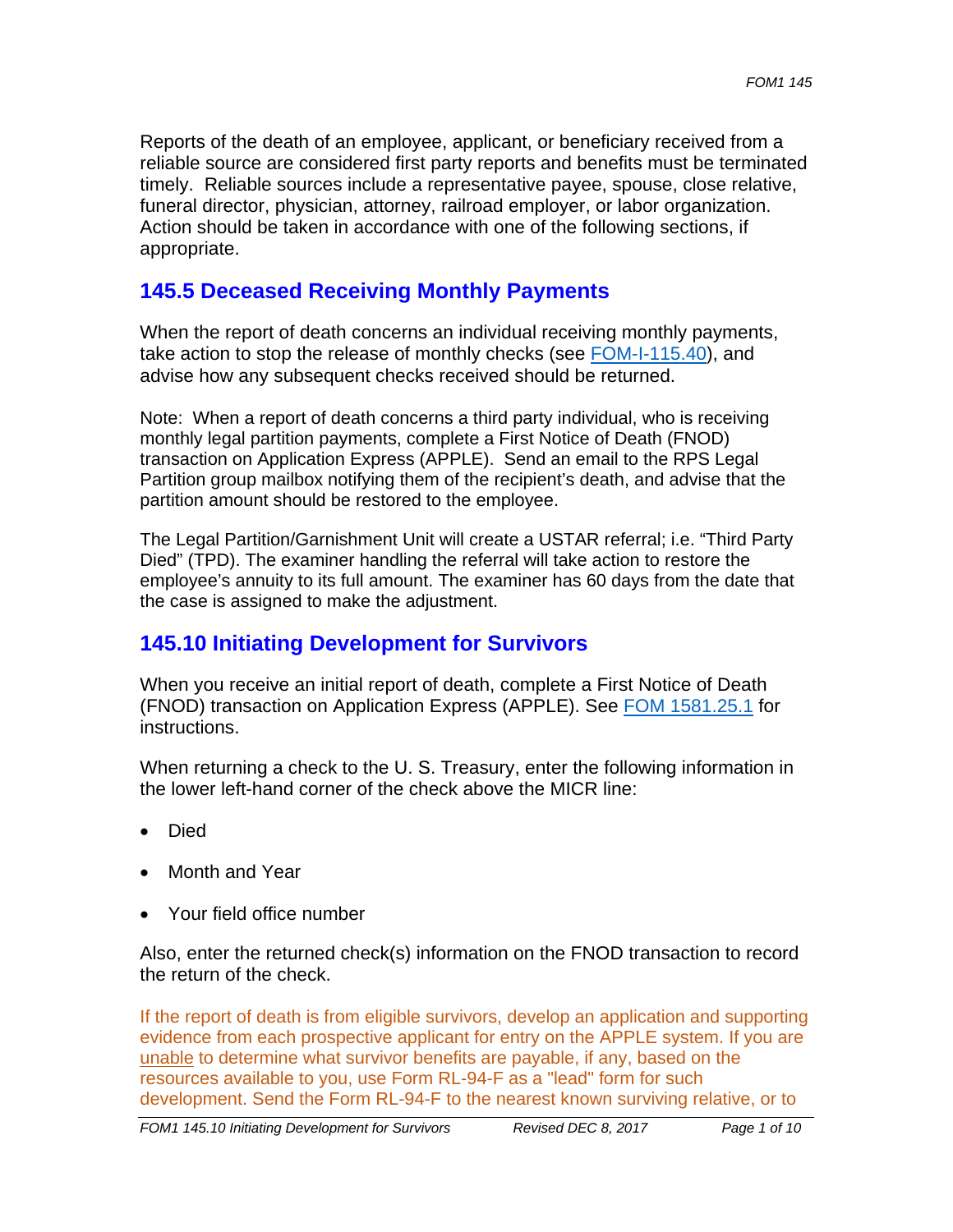"The Family, or Friends of Family" of the deceased at the last known address. (See FOM 1-1745).

### **145.10.1 Pending/Tracing of Form RL-94-F**

Pend your file for 30 days for return of Form RL-94-F. If it is not returned after 30 days, trace with Form RL-57-B-F. If it is still not returned after the 15 days prescribed on the Form RL-57-B-F, abandon development. Retain the material in the field office file. Do not forward any materials involving the abandonment of the development of survivor applications to headquarters.

#### **145.10.2 Assignments from HQ**

Upon receipt of a report of death from any source other than a field office, examiners will complete a FNOD transaction on APPLE, entering the appropriate field office's number on the transaction. By doing so, the appropriate field office will be notified through the SURPASS pending list to initiate development. Names and addresses of known survivors, and the appropriate applications to be developed, will be indicated, if possible.

### **145.10.3 SSA/CMS Death Match Operations**

The Railroad Retirement Board (RRB) receives monthly files containing death reports from the Social Security Administration (SSA) and the Centers for Medicare & Medicaid Services (CMS) for computer matching processes. The purpose of the computer matches is to help ensure the accurate payment of benefits through prompt investigation of reports of annuitant death and the termination of erroneous payments. The SSA/RRB Death Match Letters and SSA/RRB Death Match Suspensions are automated processes that matches PREH database records to the SSA death file, sends out verification letters (RL-75), and if no reply is received, the system automatically suspends all matched cases 30 days after the release date of the letters. The CMS Death Match reports are handled manually and are independently verified by the Program Evaluation and Management Services – Program Evaluation Section UI/SI/Dis/Fld (PEMS-PES UI/SI/Dis/Fld) in the Office of Programs.

A. PEMS-PES UI/SI/Dis/Fld Actions –The SSA/RRB Death Match is tracked by PEMS-PES UI/SI/Dis/Fld personnel through RRAPID's "DTHMATCH". This program can remove an annuitant from the automated suspension action by entering a "Y" on the "ERRONEOUS NOTICE OF DEATH" field. PEMS-PES UI/SI/Dis/Fld also investigates referrals created by the automated program to determine if beneficiaries suspended for over 90 days should be terminated.

Once an annuitant's death has been verified, PEMS-PES UI/SI/Dis/Fld will terminate the benefits and create a FNOD) transaction. PEMS-PES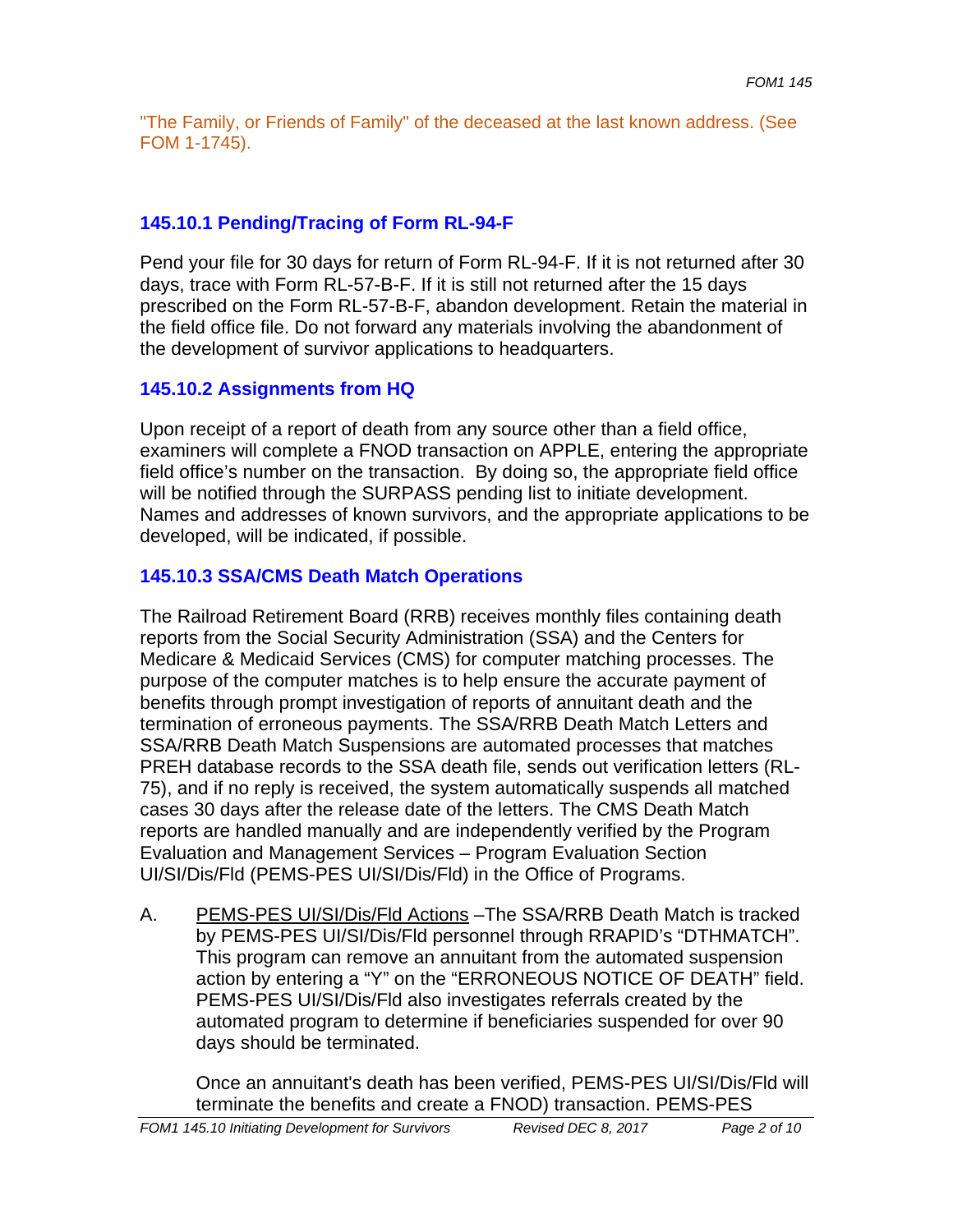UI/SI/Dis/Fld will also enter the following message in the remarks section of the FNOD record:

 Supervisor" B. "If DOD is erroneous, please notify the PEMS-PES UI/SI/Dis/Fld

Field Office Actions – The RL-75 letters are released after the 20th of every month and can be viewed in the Imaging system the following day. In the event an erroneous report of death is received, contact the supervisor in PEMS-PES UI/SI/Dis/Fld prior to any reinstatement action to reconcile the erroneous report. The telephone number of the PEMS-PES UI/SI/Dis/Fld supervisor is 312-751-4388.

Field office involvement will be requested only as a last resort, when all attempts by PEMS-PES UI/SI/Dis/Fld to verify the information prove to be unsuccessful. If an assignment is received, the field office is to promptly handle as follows:

- Personally visit the address shown on the annuitant's record.
	- If you are able to see the annuitant and verify his or her identity when you visit the known address, you know the report of death is erroneous. Contact the PEMS-PES UI/SI/Dis/Fld supervisor of your findings. The telephone number of the PEMS-PES UI/SI/Dis/Fld supervisor is 312-751-4388.
	- If you are unable to see the annuitant because the annuitant is deceased, terminate benefits immediately and contact the PEMS-PES UI/SI/Dis/Fld supervisor of your actions.
- If personal contact cannot be made with the annuitant, proceed to investigate the report of death through reliable sources; e.g. a representative-payee, spouse, close relative, funeral director, physician, attorney, railroad employer, or labor organization.
- If it appears evident that the annuitant is deceased, suspend benefits immediately and contact the PEMS-PES UI/SI/Dis/Fld supervisor of your actions.
- All assignments must be concluded with a definitive report that the annuitant is alive or deceased.

If annuity payments were made after the confirmed date of death, the case is referred for an overpayment determination and recovery action.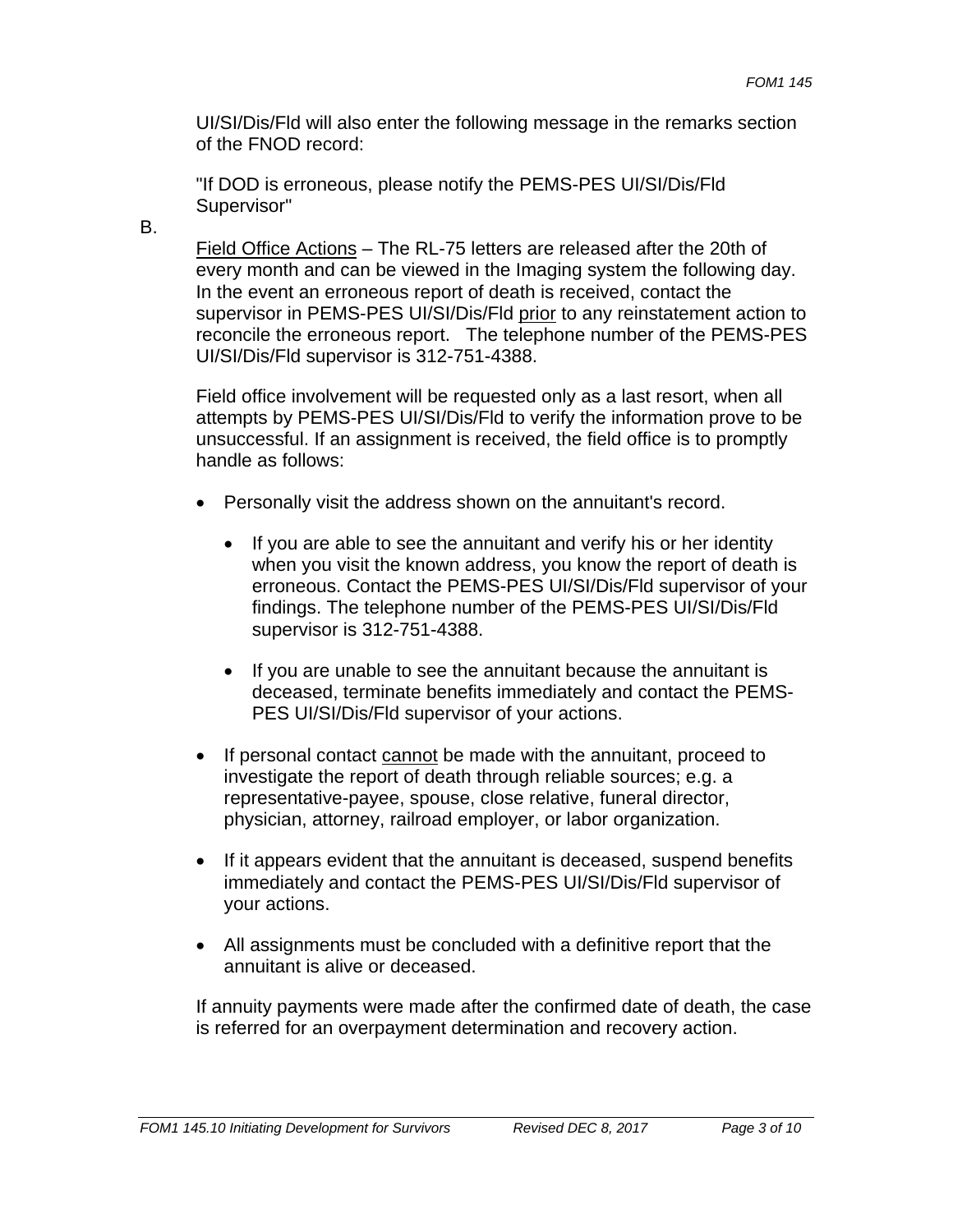# **145.15 Action To Be Taken Upon Return Of Form RL-94-F**

## **145.15.1 Form RL-94-F Indicates Development Not Required**

When the RRB has jurisdiction and the completed Form RL-94-F indicates there are no eligible survivors, image the Form RL-94-F and retain in the field office file. (Do not forward to Headquarters.)

### **145.15.2 Possible Payment to Foreign Beneficiaries Indicated**

When information indicates that there are survivors eligible for insurance annuities or an LSDP (Lump Sum Death Payment) who reside in a foreign country, enter the information from the Form RL-94-F and the assignment number of the appropriate field office, i.e. the field office assignment number, on APPLE as indicated in FOM 145.10.

## **145.15.3 RL-94-F Indicates Governmental Unit Eligible**

Forward to headquarters the completed Form RL-94-F and related correspondence when it appears that the only possible beneficiary is a state or local governmental unit (including a state or local government welfare agency) which is equitably entitled to an LSDP but which has made no inquiry concerning the benefit.

NOTE: Do not solicit applications from state or local governmental units, including state or local governmental welfare agencies, which are equitably entitled to LSDPs, except where instructions to do so are received from Headquarters.

It is the policy of the RRB not to solicit applications in such cases unless a residual will be payable, and/or there are other beneficiaries involved. However, an application and any assistance required should be furnished any such governmental unit which is equitably entitled and makes inquiry concerning the benefit. Any county unit in Indiana or Montana that has made an allowance toward the burial expenses of a veteran may not file for reimbursement according to Section 59-1009 of Indiana statutes and Section 71-120 of Montana statutes. See FOM-I-605 for elaboration.

## **145.15.4 RL-94-F Indicates Eligible Survivors**

- A. Eligible survivors reside in your area If there are eligible survivors residing within the territory served by your field office, develop an application and supporting evidence from each prospective applicant.
- B. Eligible survivors reside in another field office area If a returned Form RL-94-F indicates there are eligible survivors outside of your area, follow the instructions in FOM I-1581 which explain how to enter the information from the RL-94-F on APPLE. Be sure to include the assignment number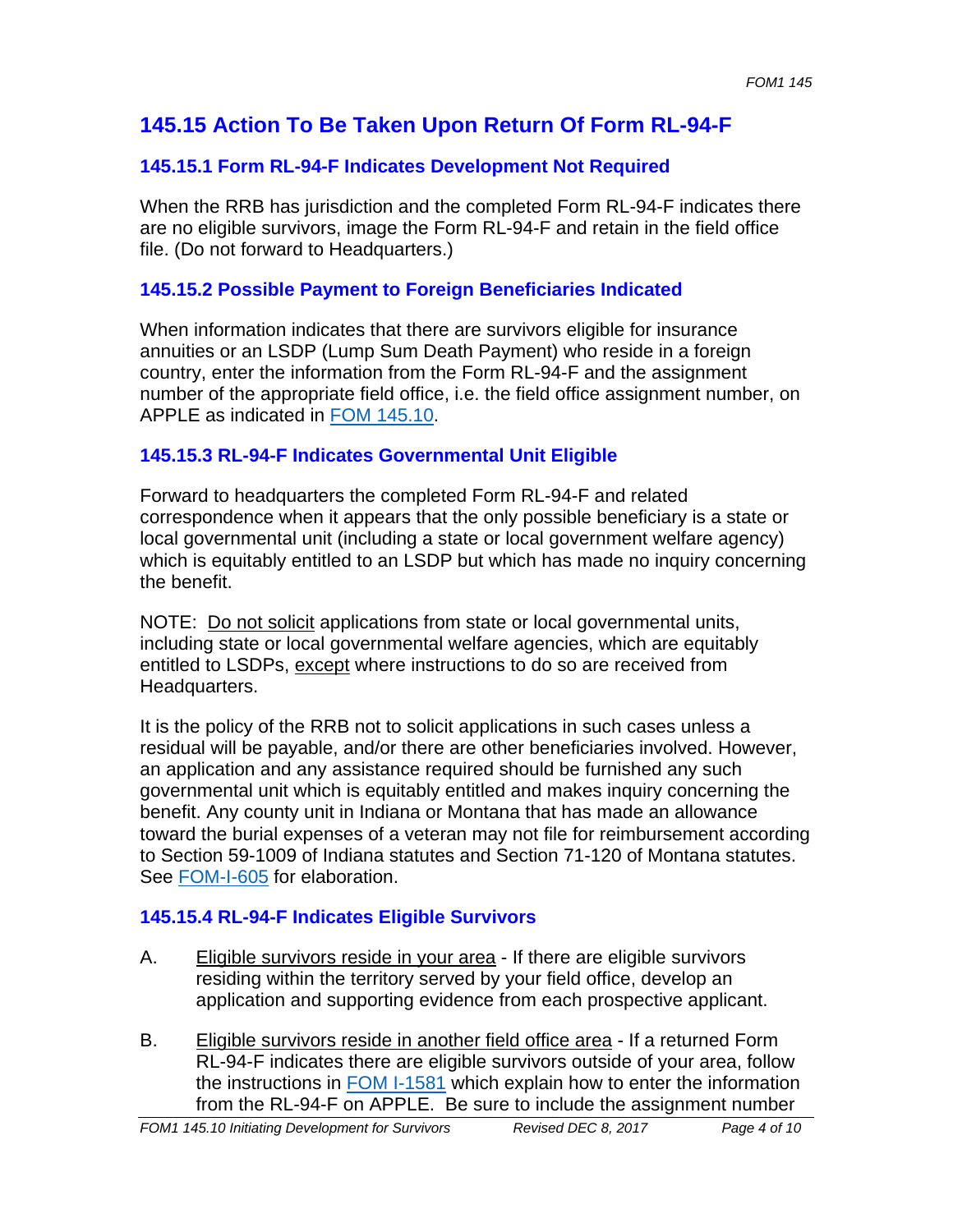of the field office serving the area where the eligible survivor is located. The originating field office should retain the original Form RL-94-F if there are eligible survivors located in its area; if not, the original Form RL-94-F, together with any related correspondence, should be forwarded to the office serving the area where most of the survivors reside.

### **145.15.5 Form RL-94-F Indicates Burial Expenses Not Yet Paid**

When the Form RL-94-F indicates that there is no survivor eligible for an annuity in the month of death and no widow(er) eligible for the LSDP by virtue of relationship, the B/E has not been paid and shows the person who intends to pay the B/E, contact the person by phone to obtain the information needed to enter an application on APPLE. If you are unable to reach the person by phone, use Form RL-54-F to transmit an application by mail. The letter explains the 2-year filing limitation and how payment can be authorized to the funeral home. Pend the case for 30 days. If no response is received, image and retain both Form RL-94-F and Form RL-54-F in the field office file. Do not forward any materials involving the abandonment of the development of survivor applications to headquarters.

### **145.15.6 Referral to SSA**

When information furnished in reply to the questions on Form RL-94-F indicates that SSA has jurisdiction, refer the inquirer to the servicing SSA district office. In addition, follow the instructions in FOM 1581.20 to enter or change a current connection on APPLE.

If a person who has been referred to SSA again gets in touch with an RRB office for the purpose of filing a claim because SSA told him or her that no benefits are payable under the Social Security Act, accept and develop the application in APPLE even though it appears that there is no insured status under the Railroad Retirement Act. The current connection will be verified by headquarters when the application is submitted. No erroneous payment will result from your action.

## **145.15.7 Form RL-94-F Returned as Undeliverable**

When Form RL-94-F is returned as undeliverable, and you have exhausted all means of locating survivors, abandon the case, image the undelivered RL-94F and envelop, and notate the field office file that all reasonable efforts to locate survivors have been unsuccessful.

# **145.20 Erroneous Reports Of Death**

An erroneous report of death occurs when an individual is reported to be deceased but is actually alive. The erroneous report may be the result of an administrative error or, if the individual is an annuitant, the erroneous report could be the result of the annuitant's annuity payment being returned by the Postal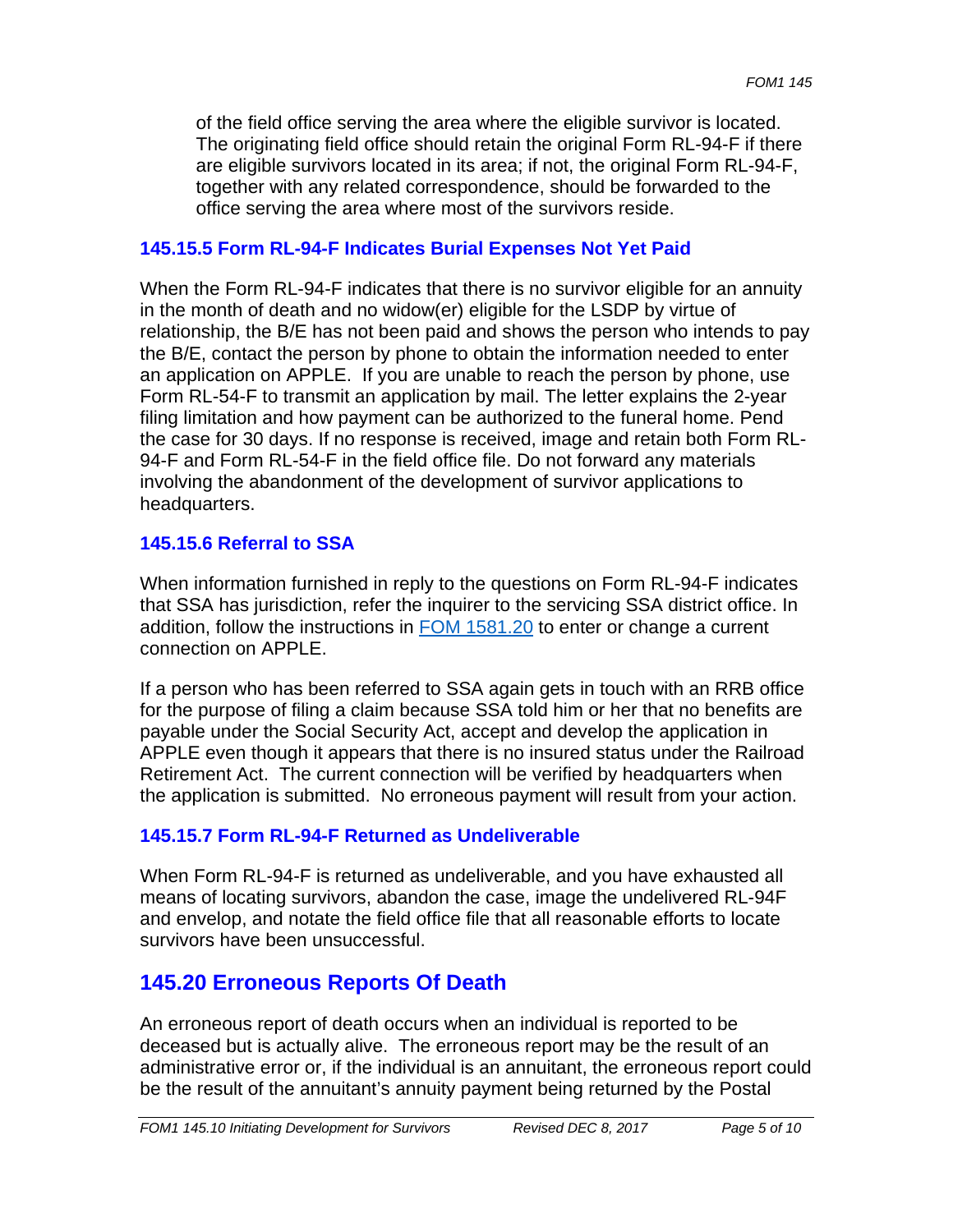Service or his or her financial institution (FI), or a PAM termination transaction from SSA.

NOTE: An erroneous report of death does **not** include an "incorrect or discrepant date of death". An incorrect date of death occurs when the individual died but the reported month and/or year of death is earlier or later than the actual month and/or year of death. A discrepant day of death occurs when the reported day of death is earlier or later than the actual day of death. The month and year of death are correct. Also see RCM 6.6.141.

## **145.20.1 Death Terminations Entered On APPLE**

Death terminations entered on the APPLE system are processed nightly. When an error is discovered, promptly determine what corrective actions are necessary. In some cases, the APPLE FNOD and FAST-S/T transactions can be deleted; avoiding the need to reinstate the annuity.

• Error discovered before APPLE and FAST-S/T processing

If the error is discovered on the same day as the initial entry, but before nightly processing has occurred, the FNOD transaction can be deleted (Refer to the FOM 1581.25.4 for instructions on deleting a pending APPLE FNOD transaction). The deletion of the FNOD on APPLE will also delete the pending transaction on FAST-S/T. This action will prevent the annuity from being terminated and a Death Notification Entry (DNE) from being released to the FI.

Error discovered after APPLE processing but before FAST-S/T processing

If the error is discovered after nightly processing has occurred and the termination action is still pending on FAST-S/T, the pending transaction can be deleted from FAST-S/T (see FOM-I-1565.60). This action will prevent the annuity from being terminated.

Additionally, the annuity status on APPLE must be corrected from FNOD to ERRDTH (erroneous death). Indicate in the remarks section of the FNOD screen that the death report was erroneous, i.e. "Date of death of 01-02-14 is erroneous. Annuitant is alive". Refer to FOM1 1581.25.4 for instructions on correcting an APPLE FNOD record.

**NOTE:** If benefits are paid via EFT, a DNE will be released to the FI. The FI's Automated Clearing House (ACH) department must be notified that the DNE was released to them in error, not to return any payments, and to remove any death alert indicators from their records.

• Error discovered after APPLE and FAST-S/T processing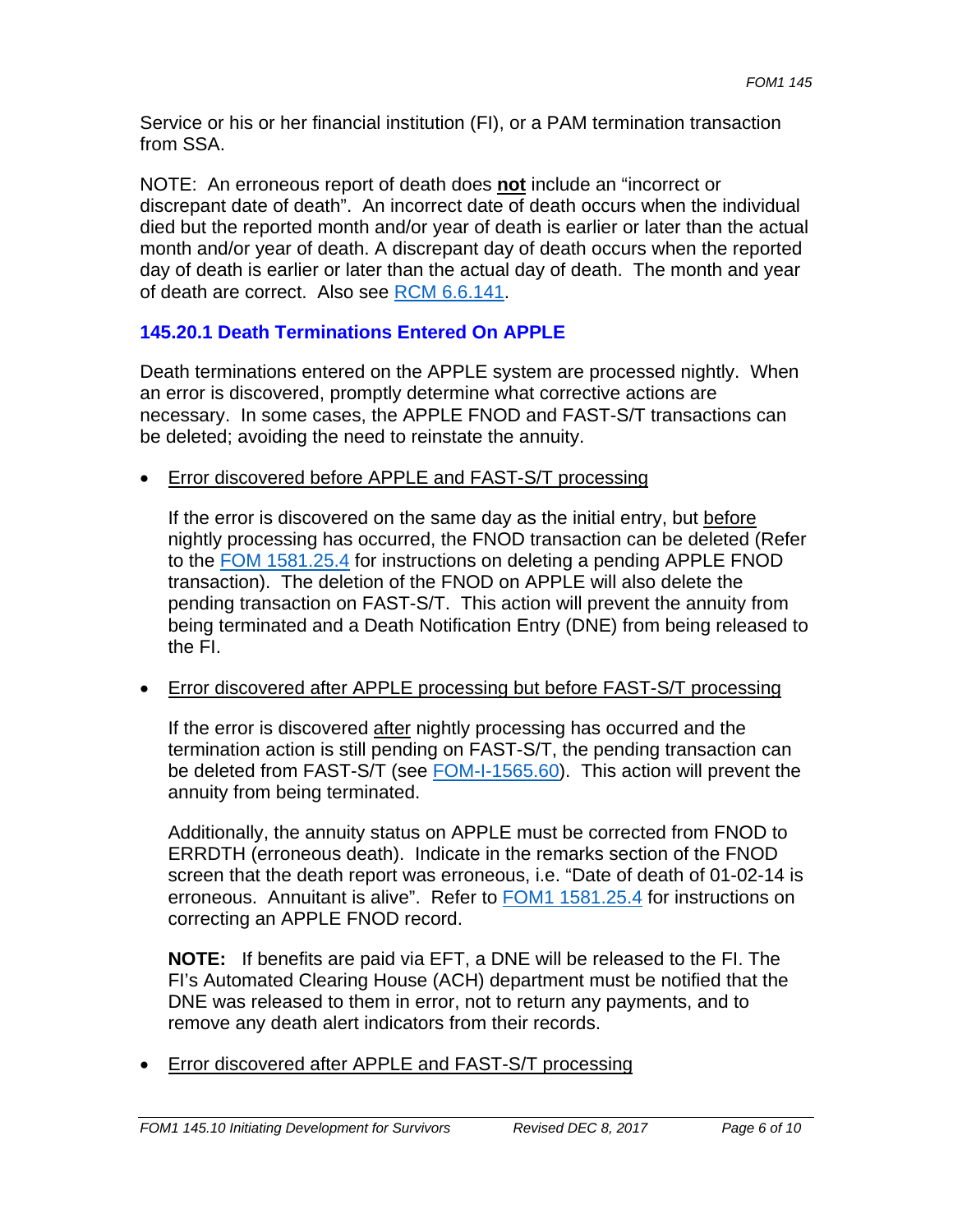If the error is discovered after nightly processing has occurred and the FAST-S/T transaction has also processed, the annuity will be terminated and must be manually reinstated. Also, the annuity status on APPLE must be corrected from FNOD to ERRDTH (Refer to FOM1 1581.25.4 for instructions on correcting an APPLE FNOD record). The remarks section of FNOD screen must indicate that the death report was erroneous, i.e. "Date of death of 01- 02-14 is erroneous. Annuitant is alive".

**NOTE:** If benefits are paid by EFT, a DNE will be released to the FI. The FI's ACH department must be notified that the DNE was released to them in error, not to return any payments, and to remove any death alert indicators from their records.

**IMPORTANT**: The RRB receives death reports from the SSA and CMS computer matching processes (see section **FOM1 145.10.3**). These reports are thoroughly investigated by PEMS-PES UI/SI/Dis/Fld. If the following message appears in the remarks sections of the APPLE Notice Of Death screen:

#### **" IF DOD IS ERRONEOUS PLEASE NOTIFY PEMS-PES UI/SI/DIS/FLD SUPERVISOR ",**

the erroneous death report must be reconciled **prior** to any reinstatement action. The telephone number of the PEMS-PES UI/SI/Dis/Fld supervisor is 312-751- 4388.

## **145.20.2 Death Terminations Because of Returned Payments or PAM**

If the source of the erroneous report of death is a returned payment or PAM transaction activity, there is nothing to prevent the annuity from being terminated, even if the activity is waiting to be processed. The annuity will have to be manually reinstated.

**NOTE**: The RRB will not release a DNE to the FI when the source of the erroneous report of death is a returned payment or PAM transaction. However, it is possible for the FI to have received a DNE from another government agency. If the annuitant's benefits were paid via EFT, it is recommended that you notify the FI that the annuitant is not deceased.

## **145.20.3 Erroneous Report of Death of an Employee**

If an erroneous report of death is received for an employee who has not yet filed an annuity application, complete and forward Form GL-7 to Policy & Systems – Compensation & Employer Services Center (P&S-CESC). P&S-CESC will correct the employee's record on the Employment Data Maintenance (EDM) system.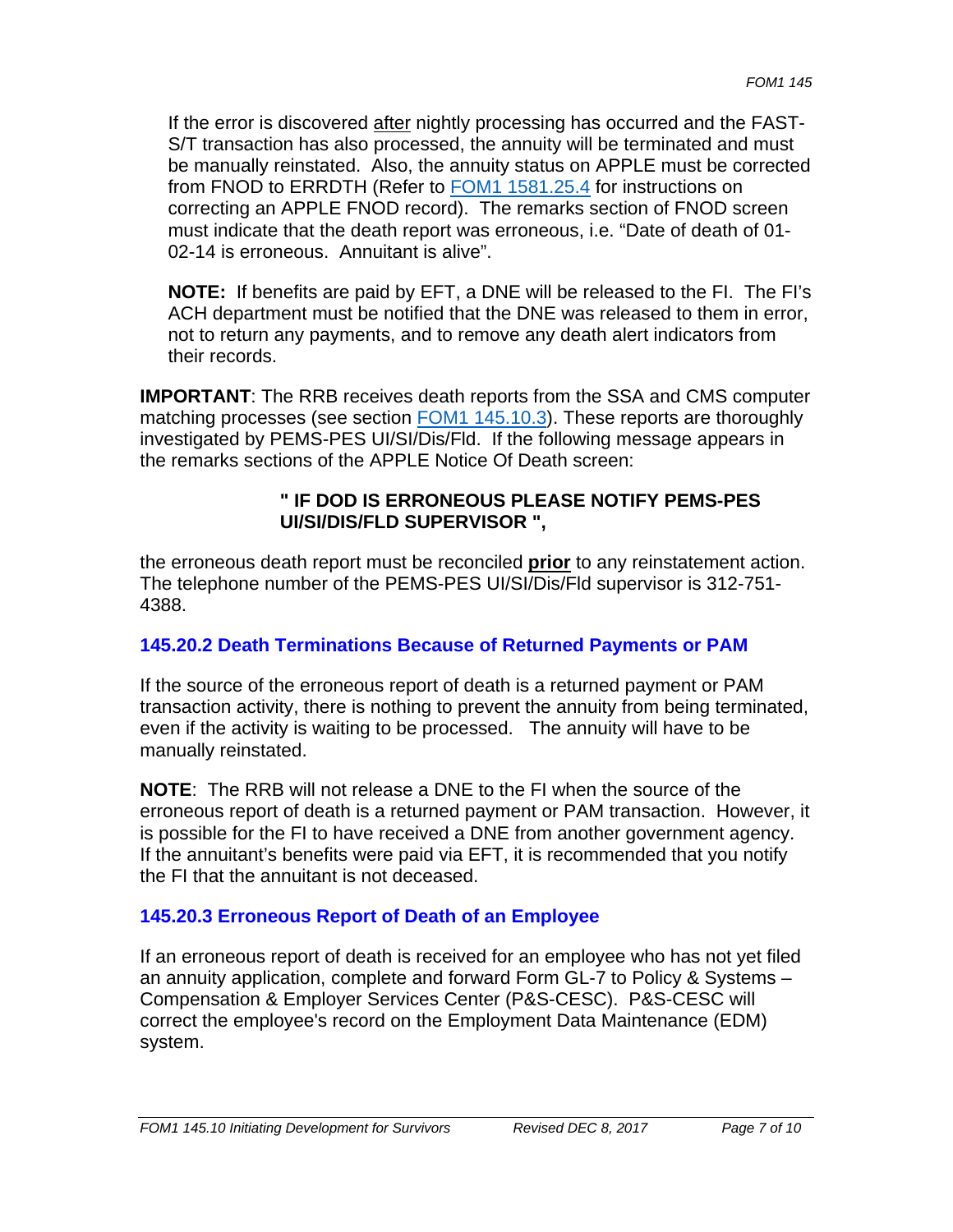#### **145.20.4 Erroneous Report of Death of an Annuitant**

 and representative payee, if any, information displayed on DATAQ. If an erroneous report of death is received for an annuitant and the annuity has been terminated, or a returned payment or PAM transaction termination activity is pending, send a "high priority" e-mail message to the Customer Service Representative in the Retirement Benefits Division (RBD) or the Survivor Benefits Division (SBD), depending on the annuitant type. The e-mail message must clearly identify the erroneously terminated annuitant and verify the address

**IMPORTANT:** The RRB does not have authority to adjudicate social security (SS) benefits certified to the agency for payment without the prior approval of SSA. If the annuitant is receiving an SS benefit paid by the RRB, the terminated SS benefit **cannot** be reinstated unless approval is first received from SSA. **Exception:** If any of the conditions listed below are met and documented **and**, the RRB did not receive a PAM termination transaction from SSA, the SS benefit can be reinstated without prior approval from SSA:

- The erroneous report of death was due to administrative error, i.e. wrong payee terminated. Document the error in the e-mail message to RBD or SBD Customer Service Representative.
- The FI or postal service returned a payment in error and furnished the RRB with a signed statement attesting to the error. Fax the statement to the RBD or SBD Customer Service Representative. The Customer Service Representative will image the statement.
- A second payment was returned for death, based on the first erroneous report of death, after the benefit was reinstated.
- A face-to-face interview was conducted with the annuitant in question by an official representative of the RRB, e.g. contact representative. Documentation must be a written statement by the interviewer, signed by the supervising manager, and faxed to the RBD or SBD, Customer Service Representative. The Customer Service Representative will image the statement.

**NOTE**: If a PAM termination transaction was received, advise the annuitant to contact SSA immediately. Documentation that will support reinstating the benefit should be faxed to the RBD or SBD Customer Service Representative. The Customer Service Representative will fax Form RR-4, *RRB Priority Action Fax Sheet* with an RR-3, *Report of Events Affecting SSA Payment,* to the appropriate SSA Program Center. This will help expedite reinstatement of the SS benefit.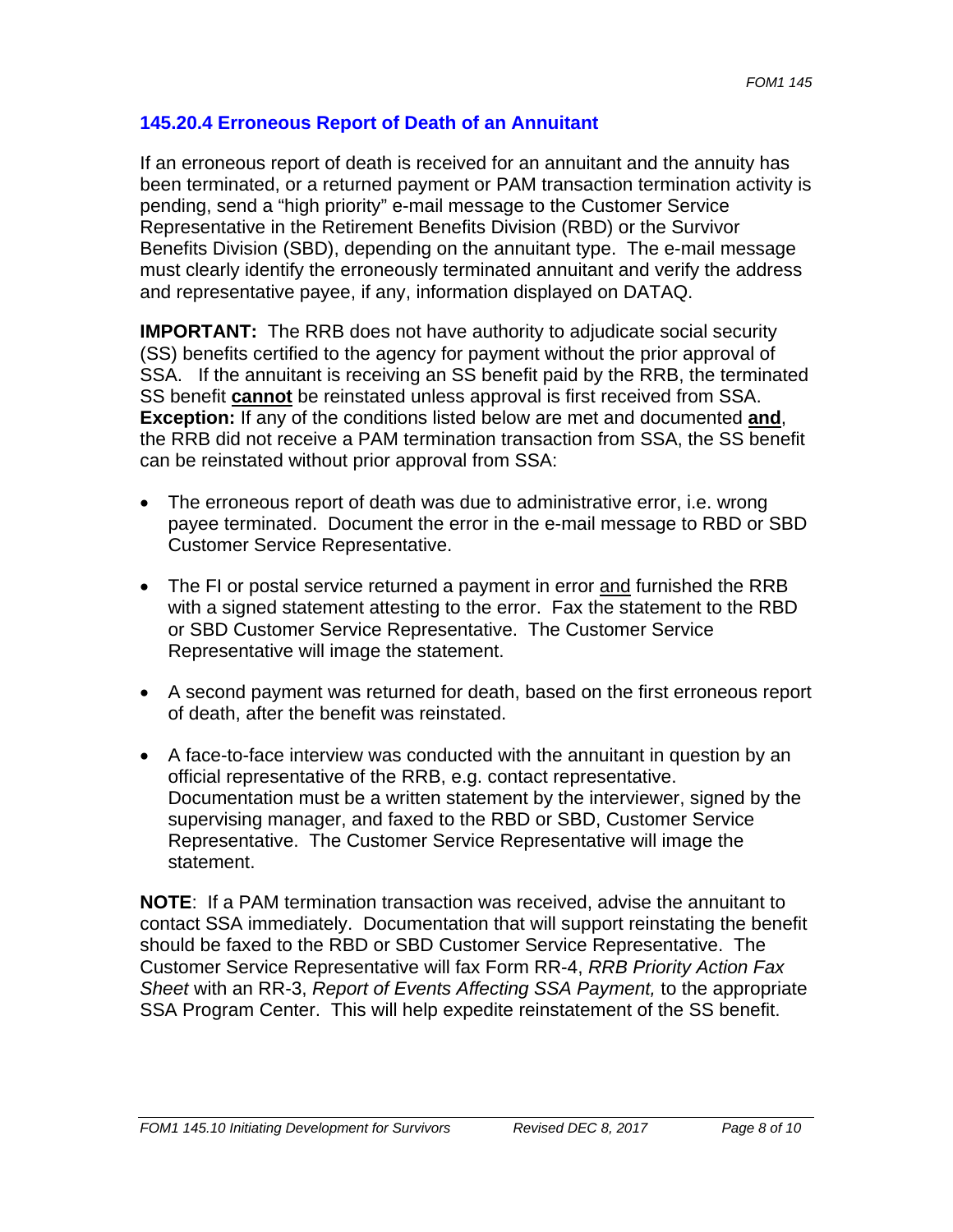### **145.20.5 Actions by the Field Office**

In addition to reporting the erroneous death report to the RBD or SBD Customer Service Representative, field offices are also responsible for the actions described in items a through d below.

- a. APPLE FNOD Record. Field offices are responsible for correcting the APPLE FNOD record and deleting any pending FAST-S/T transactions. See **FOM-I-1565.60** for instructions on how to delete a pending FAST-S/T transaction. Refer to FOM 1581.25.4 for instructions on how to correct/delete an APPLE FNOD record.
- b. DNE. If benefits are paid by EFT, a DNE will be released to the FI. Field offices are responsible for telephoning the FI's ACH department and informing them that the reported death was in error, not to return any payments, and to remove any death alert indicators from their records. Use the on-line Financial Organization Master File (FOMF) to obtain the FI's telephone number.

**NOTE**: The RRB will not release a DNE to the FI when the source of the erroneous report of death is a returned payment or PAM transaction. However, it is possible for the FI to have received a DNE from another government agency. If the annuitant's benefits were paid by EFT, it is recommended that you alert the FI that the annuitant is not deceased and to remove any death alerts from their records.

- c. Medicare State Buy-In. Field offices are responsible for releasing Form RL-380-F, State Verification of Medicare Buy-In, to the appropriate State Medicaid agency, if premiums were being paid through State Buy-In.
- d. Securing Documentation. Field offices are responsible for securing the supporting documentation when the erroneous report of death was due to administrative error or a returned payment, and the annuitant is receiving a SS benefit paid by the RRB. The documentation is to be forwarded to RBD or SBD Customer Service Representative.

**NOTE:** If the erroneous report of death is received directly at RRB headquarters, it will be referred to the RBD or SBD Customer Service Representative. The Customer Service Representative will take the actions described above, i.e. delete any pending FAST-S/T transaction, take action to have the application status in APPLE corrected, secure documentation for reinstating the SS benefit, and notify the FI of the erroneous DNE report.

If Medicare is involved and premiums are being paid through State Buy-In, the RBD or SBD Customer Service Representative will advise the Medicare Section that Form RL-380-F must be released.